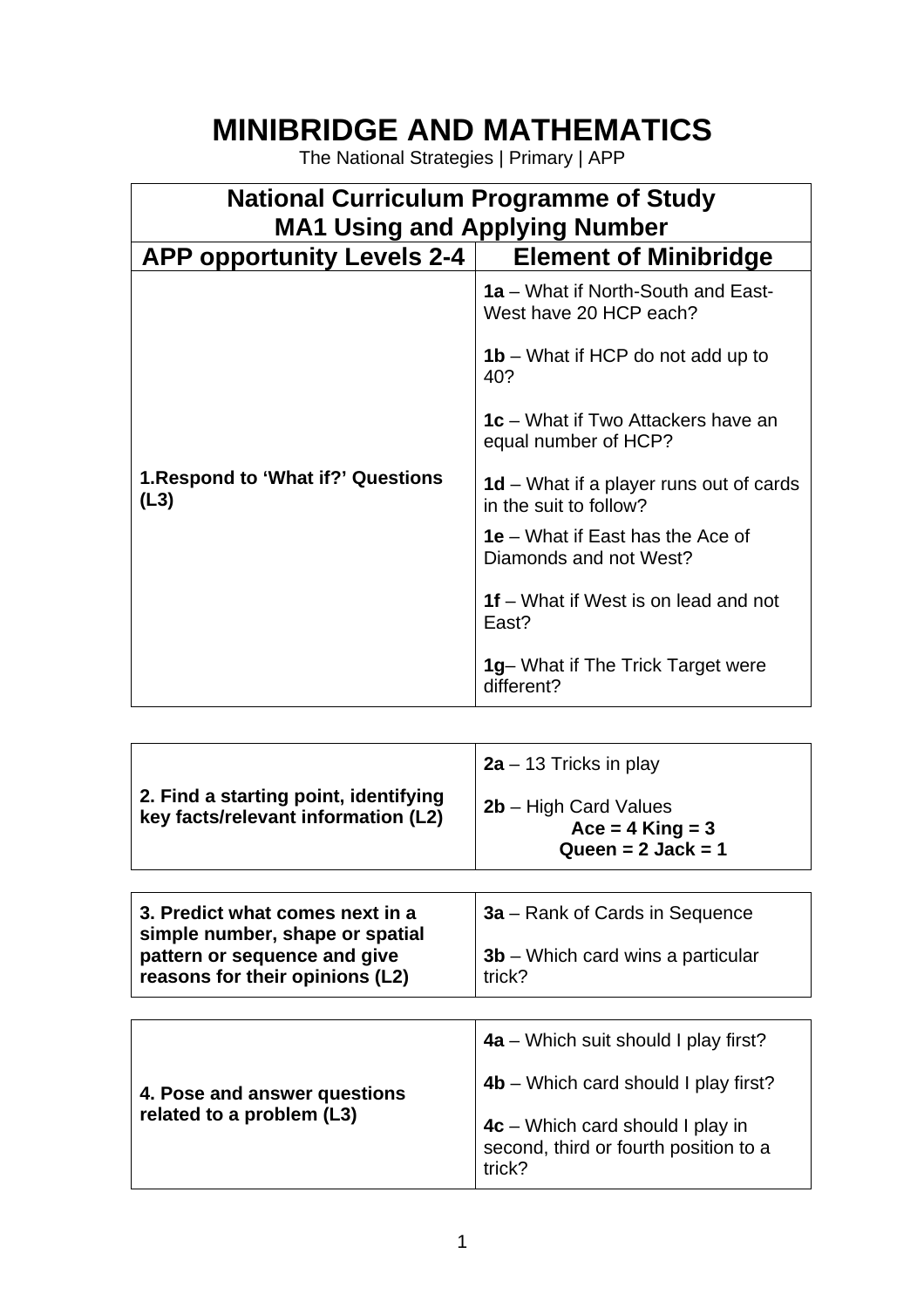| <b>National Curriculum Programme of Study</b><br><b>MA1 Using and Applying</b> |                                                                                                                                     |  |
|--------------------------------------------------------------------------------|-------------------------------------------------------------------------------------------------------------------------------------|--|
| <b>APP opportunity Levels 2-4</b>                                              | <b>Element of Minibridge</b>                                                                                                        |  |
| 5. Review their work and<br>approaches (L4)                                    | 5a – Use Help Texts in Grade One<br>and Grade Two Problem Solving to<br>verify results and correct illogical or<br>faulty reasoning |  |
|                                                                                | 5b – Use Autoplay facility to see how<br>the cards should have been played to<br>best advantage                                     |  |
|                                                                                |                                                                                                                                     |  |
|                                                                                | Sort carde into quite to bolp quoid<br>cа.                                                                                          |  |

| 6. Check their methods and justify<br>answers (L4) | 6a – Sort cards into suits to help avoid<br>incorrect choice of card           |
|----------------------------------------------------|--------------------------------------------------------------------------------|
|                                                    | 6b – Identify tricks to be won on a suit<br>by suit basis                      |
|                                                    | 6c – Identify correct order of card<br>selection for each key suit             |
|                                                    | 6d – Identify correct order of play to<br>achieve goals on the deal as a whole |

| 7. Identify patterns as they work and<br>form their own generalisations/rules<br>in words (L4) | $7a$ – Identify suits that could be<br>blocked by incorrect play - Grade<br>One Problem Solving + Quiz               |
|------------------------------------------------------------------------------------------------|----------------------------------------------------------------------------------------------------------------------|
|                                                                                                | <b>7b</b> – Identify suits that are dealt<br>blocked - Grade One Problem<br>Solving + Quiz                           |
|                                                                                                | $7c$ – Identify strategies for avoiding<br>and resolving suit blockage - Grade<br>One Problem Solving + Quiz         |
|                                                                                                | <b>7d</b> – Identify the underlying pattern for<br>blocked or block-able suits - Grade<br>One Problem Solving + Quiz |

| 8. Check answers and ensure<br>solutions make sense in the context<br>of the problem (L4) | $8a$ – Play from strong suits                                        |
|-------------------------------------------------------------------------------------------|----------------------------------------------------------------------|
|                                                                                           | 8b – Identify Winning Cards – Grade<br><b>One Problem Solving</b>    |
|                                                                                           | 8c – Identify potential winning cards –<br>Grade Two Problem Solving |
|                                                                                           | 8d - Play cards in correct order                                     |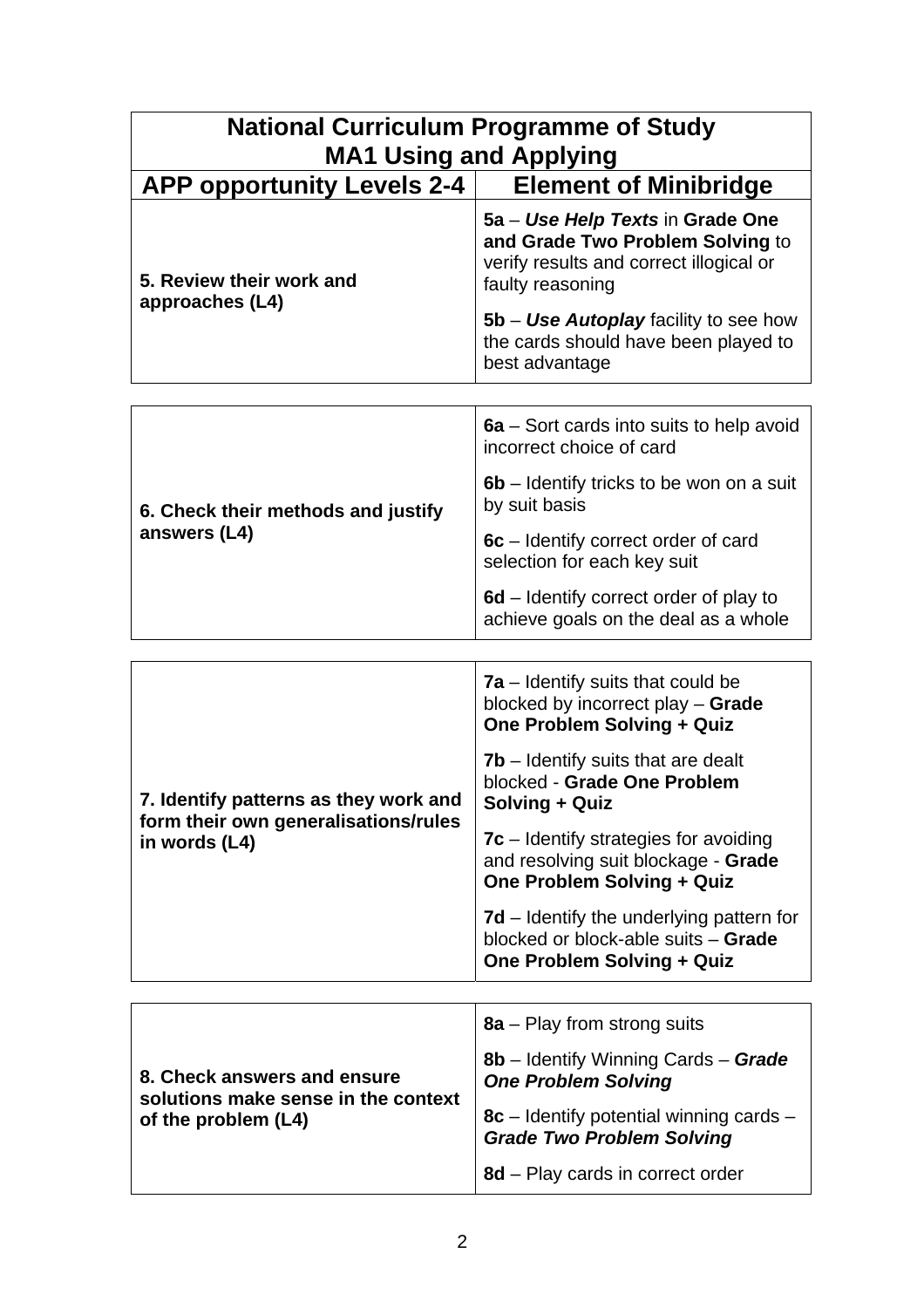| <b>National Curriculum Programme of Study</b><br><b>MA2 Number</b>                                           |                                                                     |  |
|--------------------------------------------------------------------------------------------------------------|---------------------------------------------------------------------|--|
| <b>APP opportunity Levels 2-5</b>                                                                            | <b>Element of Minibridge</b>                                        |  |
| 9. Pupils count sets of objects<br>reliably and use mental recall of<br>addition and subtraction facts to 10 | 9a – Count Cards in Suits                                           |  |
|                                                                                                              | 9b – Count High Card Points (HCP) in<br>each suit                   |  |
| (L2)                                                                                                         | 9c – Count Tricks won and lost                                      |  |
|                                                                                                              |                                                                     |  |
|                                                                                                              | 10a – Count Suits                                                   |  |
|                                                                                                              | 10b - Count cards dealt                                             |  |
|                                                                                                              | 10c - Count Cards in Suits                                          |  |
| 10. One and Two Step Operations<br>(L3)                                                                      | 10d - Count High Card Points dealt -<br>Individually                |  |
|                                                                                                              | <b>10e</b> – Count High Card Points dealt –<br>Collectively         |  |
|                                                                                                              | <b>10f</b> – Calculate Trick Targets                                |  |
|                                                                                                              |                                                                     |  |
| 11. Recognising Fractions (L3)                                                                               | <b>11a</b> – 20 HCP = half the points in the<br>pack                |  |
|                                                                                                              | 11b – 10 HCP in each suit = $\frac{1}{4}$ the<br>points in the pack |  |
|                                                                                                              |                                                                     |  |
| 12. Recognise some fractions that<br>are equivalent to $\frac{1}{2}$ (L3)                                    | 12a – 20 HCP = half the points in the<br>pack out of 40             |  |
|                                                                                                              |                                                                     |  |
| 13. Add and subtract 2-Digit<br>numbers mentally (L3)                                                        | 13a – Calculate High Card Points as a<br>team                       |  |
|                                                                                                              | 13b – Calculate High Card Points for<br>the whole table             |  |

| 14. Use mental recall of addition and                                           | 14a - Calculate High Card Points as a<br>team                  |
|---------------------------------------------------------------------------------|----------------------------------------------------------------|
| subtraction facts to 20 in solving<br>problems involving larger numbers<br>(L3) | <b>10b</b> – Calculate High Card Points for<br>the whole table |
|                                                                                 | 10c - Calculate Trick Targets                                  |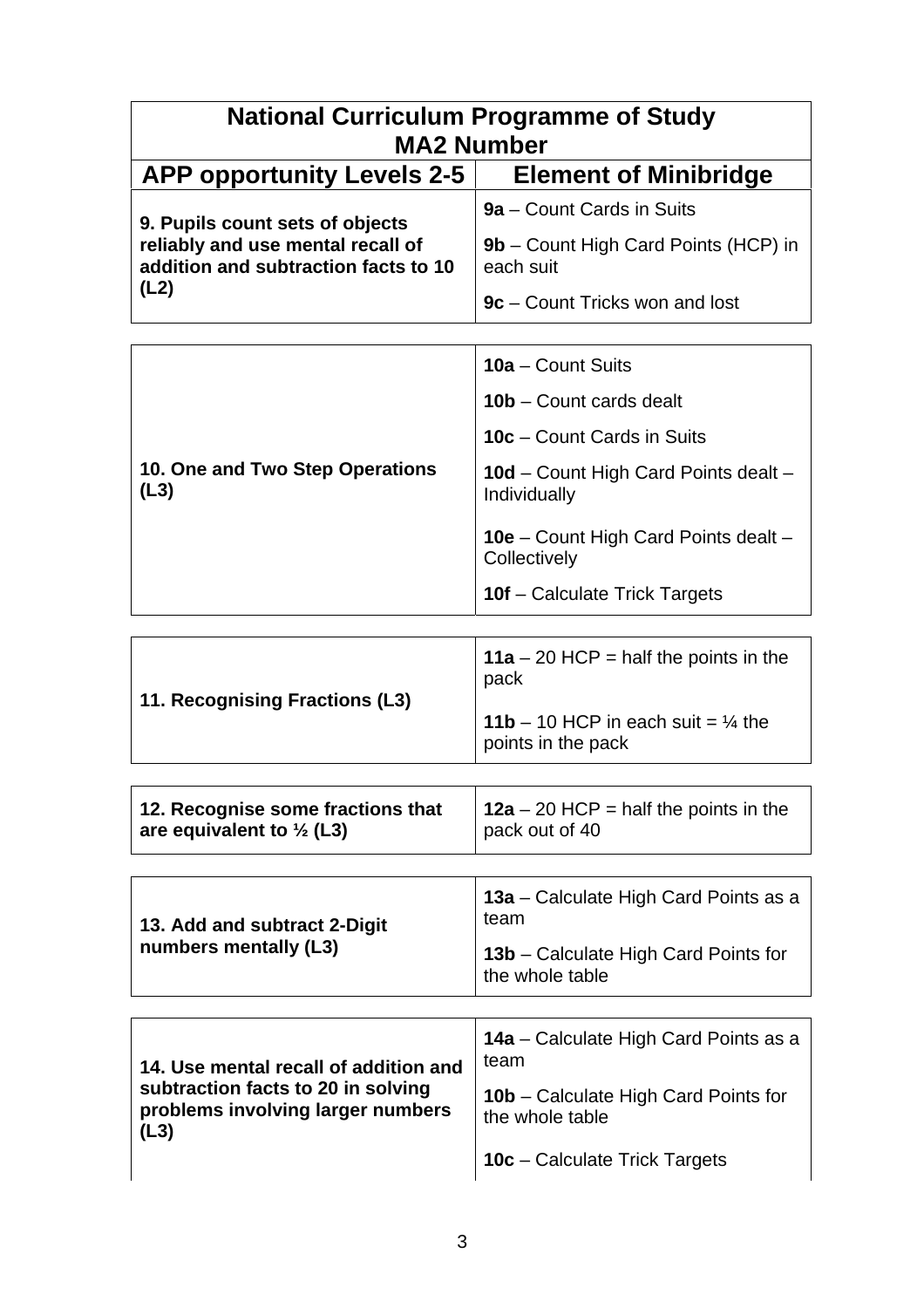| <b>National Curriculum Programme of Study</b><br><b>MA2 Number</b>           |                                                                                                                                                                                                                                                                                                                        |
|------------------------------------------------------------------------------|------------------------------------------------------------------------------------------------------------------------------------------------------------------------------------------------------------------------------------------------------------------------------------------------------------------------|
| <b>APP opportunity Levels 2-5</b>                                            | <b>Element of Minibridge</b>                                                                                                                                                                                                                                                                                           |
| 15. Solve one-step whole number<br>problems appropriately (L2)               | 15a – Add High Card Points dealt                                                                                                                                                                                                                                                                                       |
| 16. Solve two-step problems that<br>involve addition and subtraction (L3)    | <b>16a</b> – Decide who are Attackers<br>based on number of High Card Points<br>dealt per team<br><b>16b</b> – Calculate Trick Targets                                                                                                                                                                                 |
| 17. Use the knowledge that<br>subtraction is the inverse of addition<br>(L2) | 17a – Work out the total of HCP for<br>one player based on the addition of<br>the other three players and subtraction<br>from 40<br><b>17b</b> – Understand that if a player<br>announces e.g. 10 HCP and has<br>played 6 HCP - then subtract points<br>played from points announced to<br>calculate points still held |
| 18. Use mental calculation strategies<br>to solve number problems (L2)       | 18a - "I have 13 High Card Points"<br>18b – "We have a total of 26 High<br>Card Points as a team"<br><b>18c</b> – "Our target is 8 Tricks"<br><b>18d</b> – "One round of spades has been<br>played so there are 9 spades left un-<br>played"<br><b>18e</b> – "We need two more tricks to<br>reach out Target"          |
| 19. – Use symbols to represent an<br>unknown number or a variable (L5)       | <b>19a</b> – If $x =$ an unknown high card and<br>$3x = 9$ . Which high card is represented<br>by the symbol x?<br>(Lesson Four Quiz in Teach<br>Minibridge CD - Basic Algebra)                                                                                                                                        |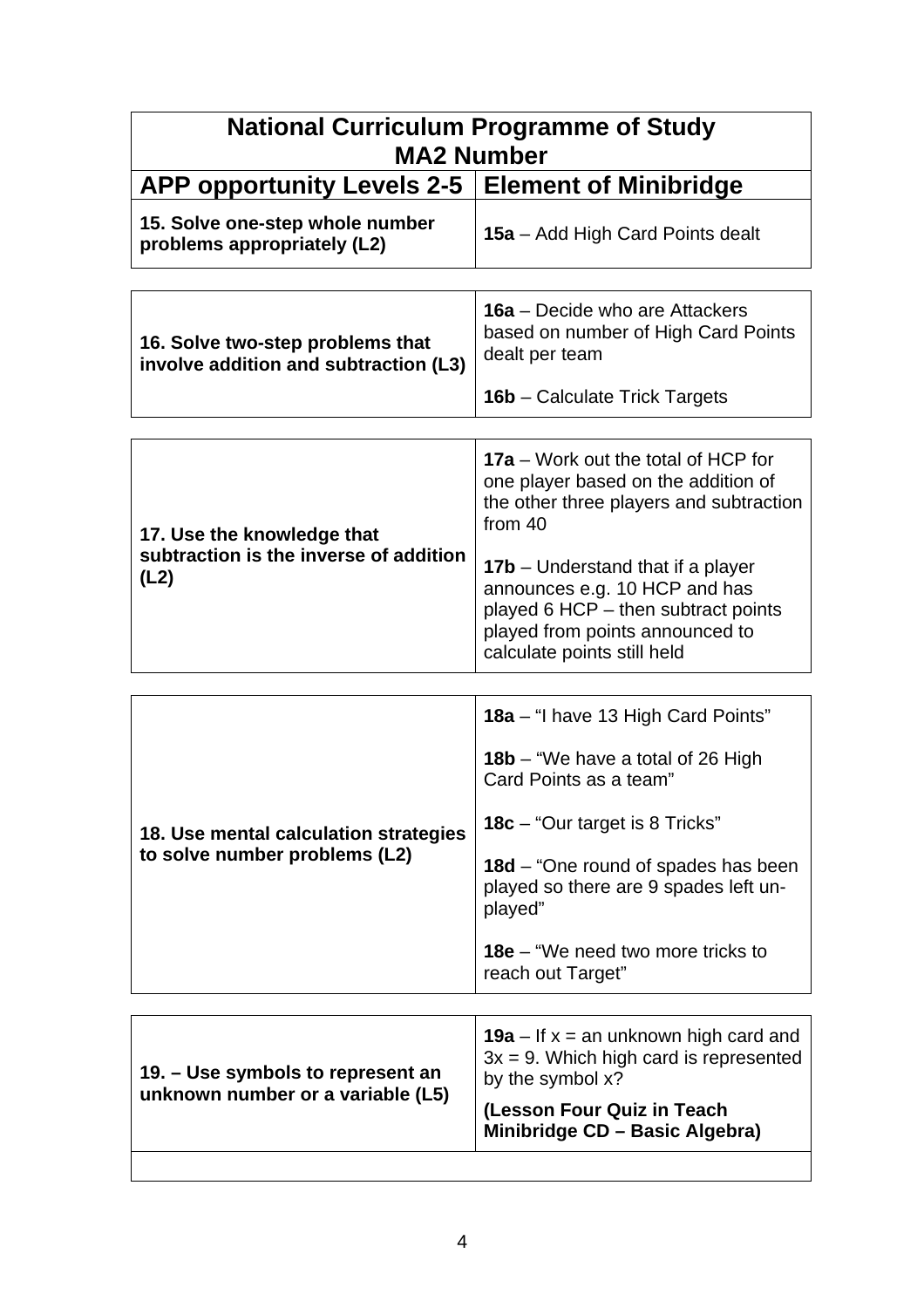| <b>National Curriculum Programme of Study</b><br><b>MA3 Shapes Space and Measure</b>                                  |                                                                                                                                                                                                            |
|-----------------------------------------------------------------------------------------------------------------------|------------------------------------------------------------------------------------------------------------------------------------------------------------------------------------------------------------|
| <b>APP opportunity Level 2</b>                                                                                        | <b>Element of Minibridge</b>                                                                                                                                                                               |
| 20. Use ordinal numbers (first,<br>second, third) to describe the<br>position of objects in a row (L2)                | <b>20a</b> – East is first to play<br>South is second to play<br>West is third to play<br>North is last to play                                                                                            |
|                                                                                                                       |                                                                                                                                                                                                            |
| 21. Recognise and explain that a<br>shape stays the same even when it<br>is held up in different orientations<br>(L2) | $21a - A$ card is recognisable from any<br>angle as the same card<br>$21b - A$ card indicates trick won or<br>lost according to orientation when<br>placed face down on the table at the<br>end of a trick |
|                                                                                                                       |                                                                                                                                                                                                            |
| 22. Distinguish between left and<br>right and between clockwise and<br>anticlockwise (L2)                             | 22a – Play is clockwise at all times<br>22b – Dealing is also clockwise so<br>that if North dealt first, East deals next<br>(left of dealer)                                                               |

| <b>National Curriculum Programme of Study</b><br><b>MA4 Handling Data</b> |                                                                         |
|---------------------------------------------------------------------------|-------------------------------------------------------------------------|
| APP opportunity Levels 3/4   Element of Minibridge                        |                                                                         |
| 23. Gather relevant information to<br>answer a key question (L3)          | 23a – Who will be Attackers?                                            |
|                                                                           | 23b - Who will be Boss?                                                 |
|                                                                           | $23c$ – What is the Trick Target for<br><b>Attackers and Defenders?</b> |
|                                                                           | $23d -$ Who is on lead?                                                 |
|                                                                           | $23e$ – Who won the last trick?                                         |
|                                                                           | $23f$ – Who has won the game?                                           |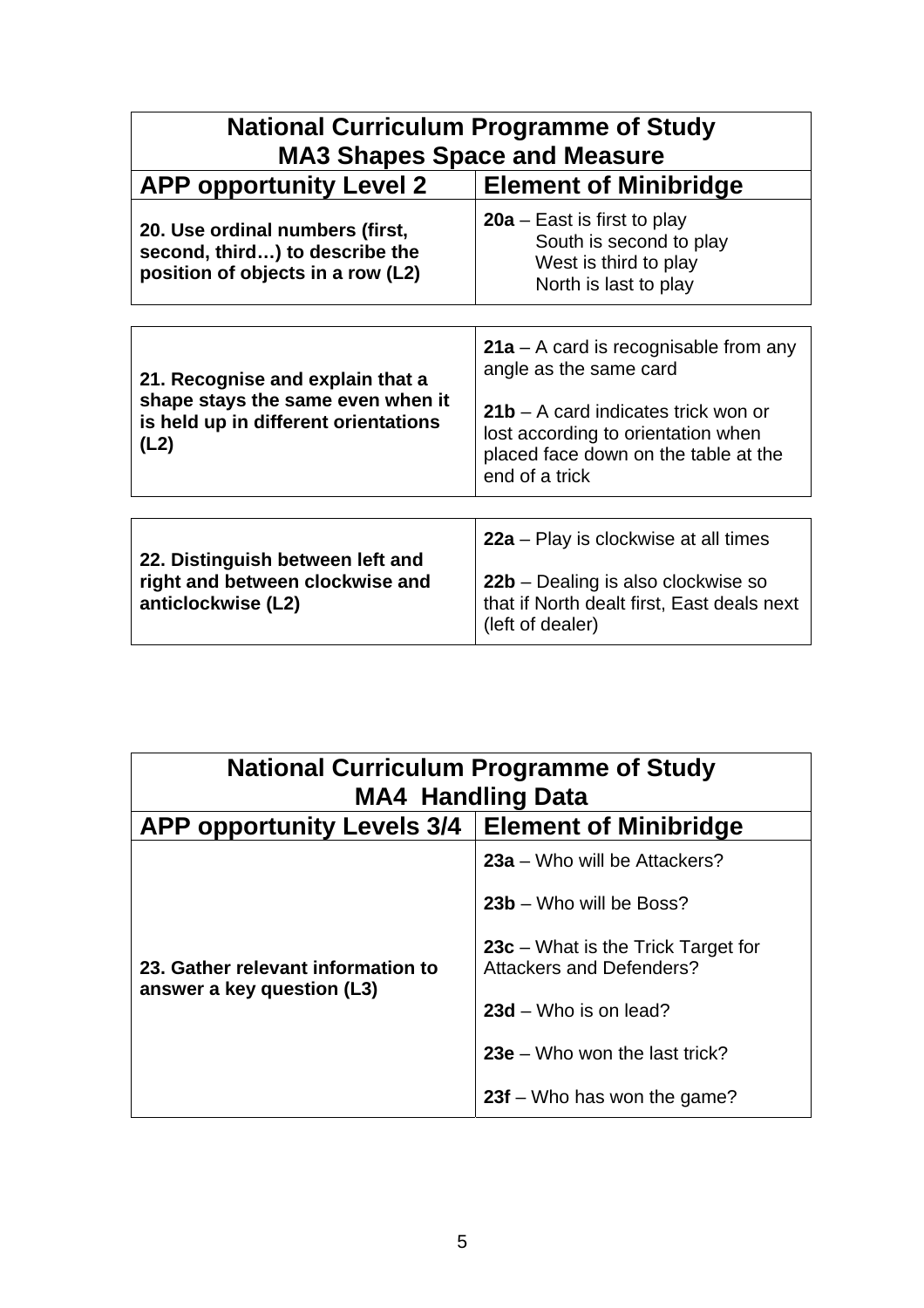| <b>National Curriculum Programme of Study</b><br><b>MA4 Handling Data</b>                                                                           |                                                                                                                                                                                                           |  |
|-----------------------------------------------------------------------------------------------------------------------------------------------------|-----------------------------------------------------------------------------------------------------------------------------------------------------------------------------------------------------------|--|
| <b>APP opportunity Levels 3/4</b>                                                                                                                   | <b>Element of Minibridge</b>                                                                                                                                                                              |  |
| 24. In the context of data relating to<br>everyday situations, understand the<br>idea of 'certain' and 'impossible'<br>relating to probability (L3) | <b>24a</b> – It is impossible for West to hold<br>the Ace of Spades because his High<br>Card Points announced were less<br>than 4 or he has less than 4 HCP left<br>to play?                              |  |
|                                                                                                                                                     | 24b – South is certain to win this trick<br>in clubs because 12 cards have<br>already been played in the club suit to<br>previous tricks and he is playing the<br>last card in clubs first to a new trick |  |
|                                                                                                                                                     |                                                                                                                                                                                                           |  |
| 25. Gather information (L3)                                                                                                                         | $25a -$ Sorting a hand is the way we<br>express putting cards of the same suit<br>together for visual convenience                                                                                         |  |
|                                                                                                                                                     | <b>25b</b> – Set out the Table cards in<br>vertical columns so that they are                                                                                                                              |  |

| 26. Extract and interpret information<br>presented in simple tables (L3) | $26a - Use$ trick target table |
|--------------------------------------------------------------------------|--------------------------------|
|                                                                          |                                |

suit

arranged in suits – one column per

| 25. Use related vocabulary | 25a – Identify and Define Instant<br>Winners as "Masters"                              |
|----------------------------|----------------------------------------------------------------------------------------|
| accurately (L4)            | 25b – Identify Potential Extra Winners<br>and Distinguish them from Instant<br>Winners |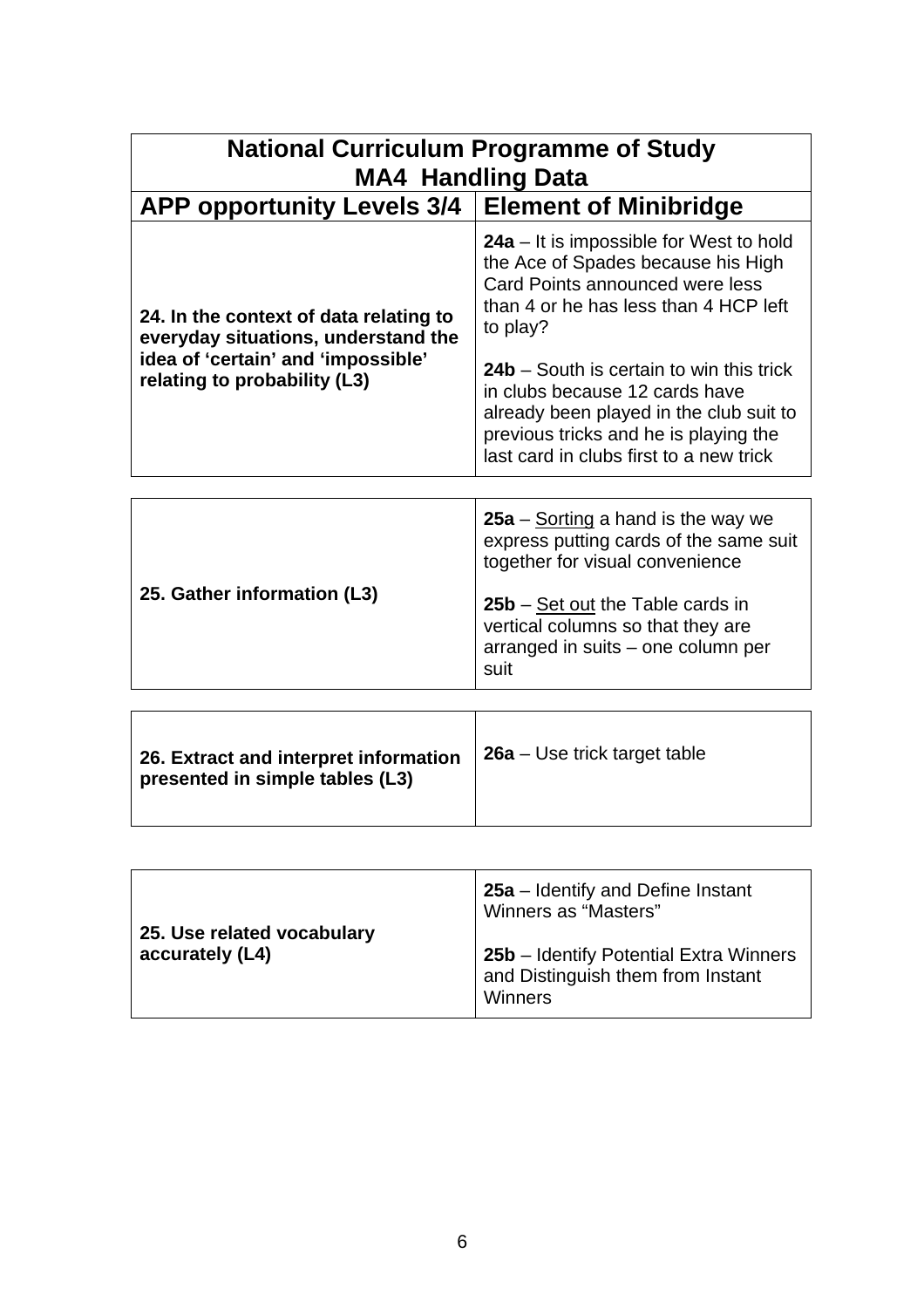| <b>National Curriculum Programme of Study</b><br><b>MA4 Handling Data</b>                     |                                                                                                                                              |
|-----------------------------------------------------------------------------------------------|----------------------------------------------------------------------------------------------------------------------------------------------|
| APP opportunity Levels 3/4   Element of Minibridge                                            |                                                                                                                                              |
| 26. Use mathematical content from<br>levels 3 and 4 to solve problems and<br>investigate (L4) | $26a$ – Mentally recalling the precise<br>number of HCP Announcements for<br>each player                                                     |
|                                                                                               | 26b – Mentally recalling the number of<br>cards played in each suit $-$ use the<br>four times table for quick recall                         |
|                                                                                               | $26c$ – Mentally recording the key<br>cards played in a given suit and<br>comparing that to the HCP<br>Announcements                         |
|                                                                                               | 26d – Interpreting this information in<br>the context of the game                                                                            |
|                                                                                               | 26e – Planning a strategy based on<br>the data recalled and calculations<br>made                                                             |
|                                                                                               | 26f – Visualising the outcome of<br>certain choices of card to play and<br>comparing that with the outcome of<br>different strategic choices |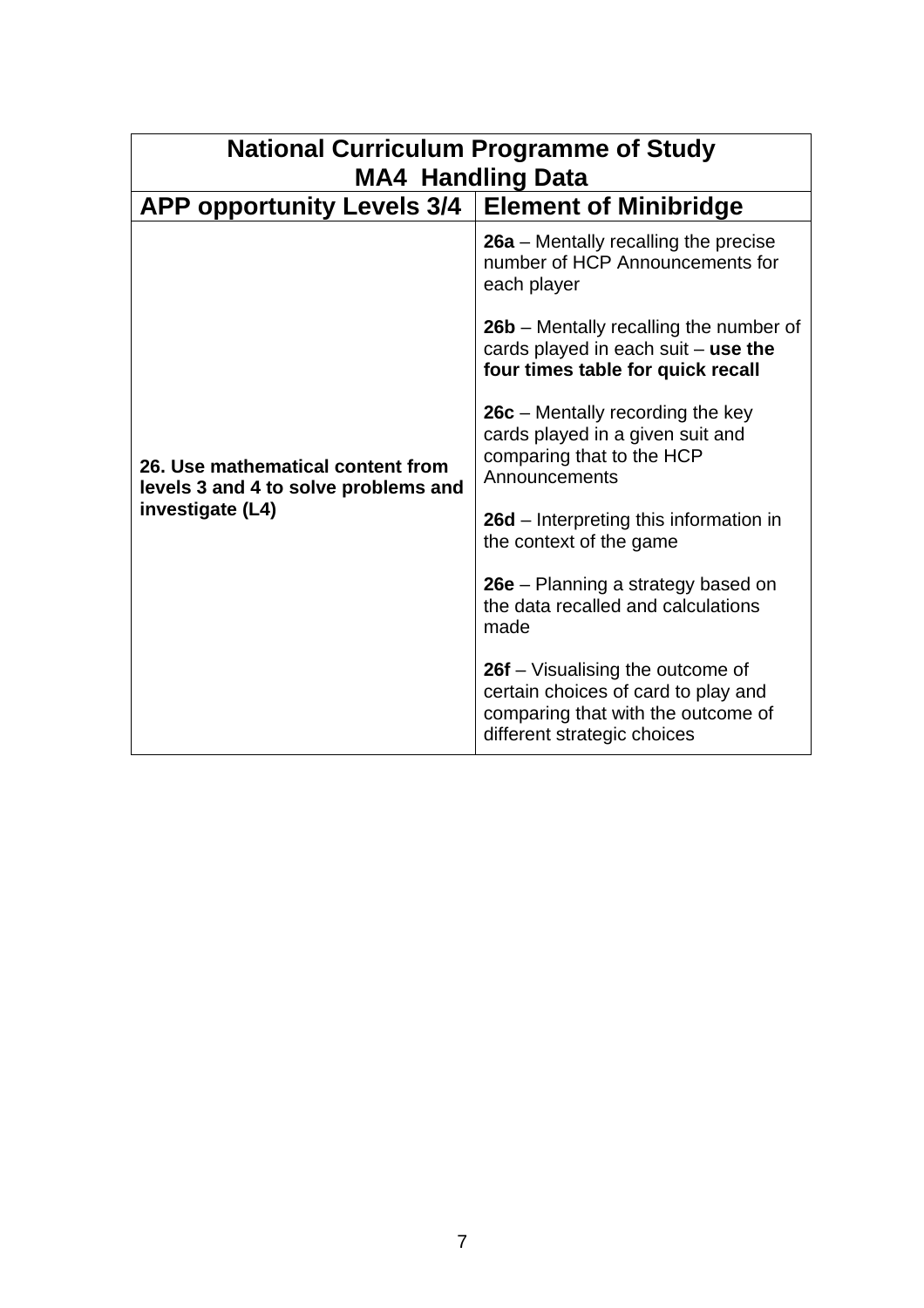| <b>National Curriculum Programme of Study</b>                                                                                                                                    |                                                                                                                                                                                               |
|----------------------------------------------------------------------------------------------------------------------------------------------------------------------------------|-----------------------------------------------------------------------------------------------------------------------------------------------------------------------------------------------|
| <b>MA4 Handling Data</b><br><b>APP opportunity Levels 3/4</b>                                                                                                                    | <b>Element of Minibridge</b>                                                                                                                                                                  |
| 27. In the context of data relating to<br>everyday situations, understand the<br>language of probability such as<br>'more likely, equally likely, fair,<br>unfair, certain' (L4) | $27a - Is$ it fair to expect a team to win<br>the same number of tricks as another<br>team who have far more powerful<br>cards?                                                               |
|                                                                                                                                                                                  | 27b – If 12 cards in hearts have been<br>played, the last card in hearts is a<br>certain winner if played first to a new<br>trick                                                             |
|                                                                                                                                                                                  | $27c$ – Inference – If West is on lead<br>and has just won three tricks in clubs<br>with all following suit, how likely is<br>West to have the last club if he now<br>plays a different suit? |
|                                                                                                                                                                                  | 27d – If Ace, King and Queen in one<br>suit are played to a trick or tricks, Jack<br>in the same suit is now a certain<br>winner if played first to another trick                             |
|                                                                                                                                                                                  | 27e – If South has more high cards<br>points than North, who is more likely<br>to hold a particular high card?                                                                                |
|                                                                                                                                                                                  | 27f - If East and West announced an<br>equal number of HCP, It is equally<br>likely for one to hold a particular high<br>card as the other                                                    |
|                                                                                                                                                                                  | $27g$ – Which is more likely: a 3-3<br>distribution of six opponents' cards in<br>one suit or a 4-2 distribution?<br>(Grade Two Problem Solving and<br><b>Quiz on Teach Minibridge CD)</b>    |
|                                                                                                                                                                                  | $27h -$ Is a 3-2 distribution of five<br>opponents' cards in one suit more or<br>less likely than 50%?                                                                                        |
|                                                                                                                                                                                  | (Grade Two Problem Solving and<br><b>Quiz on Teach Minibridge CD)</b>                                                                                                                         |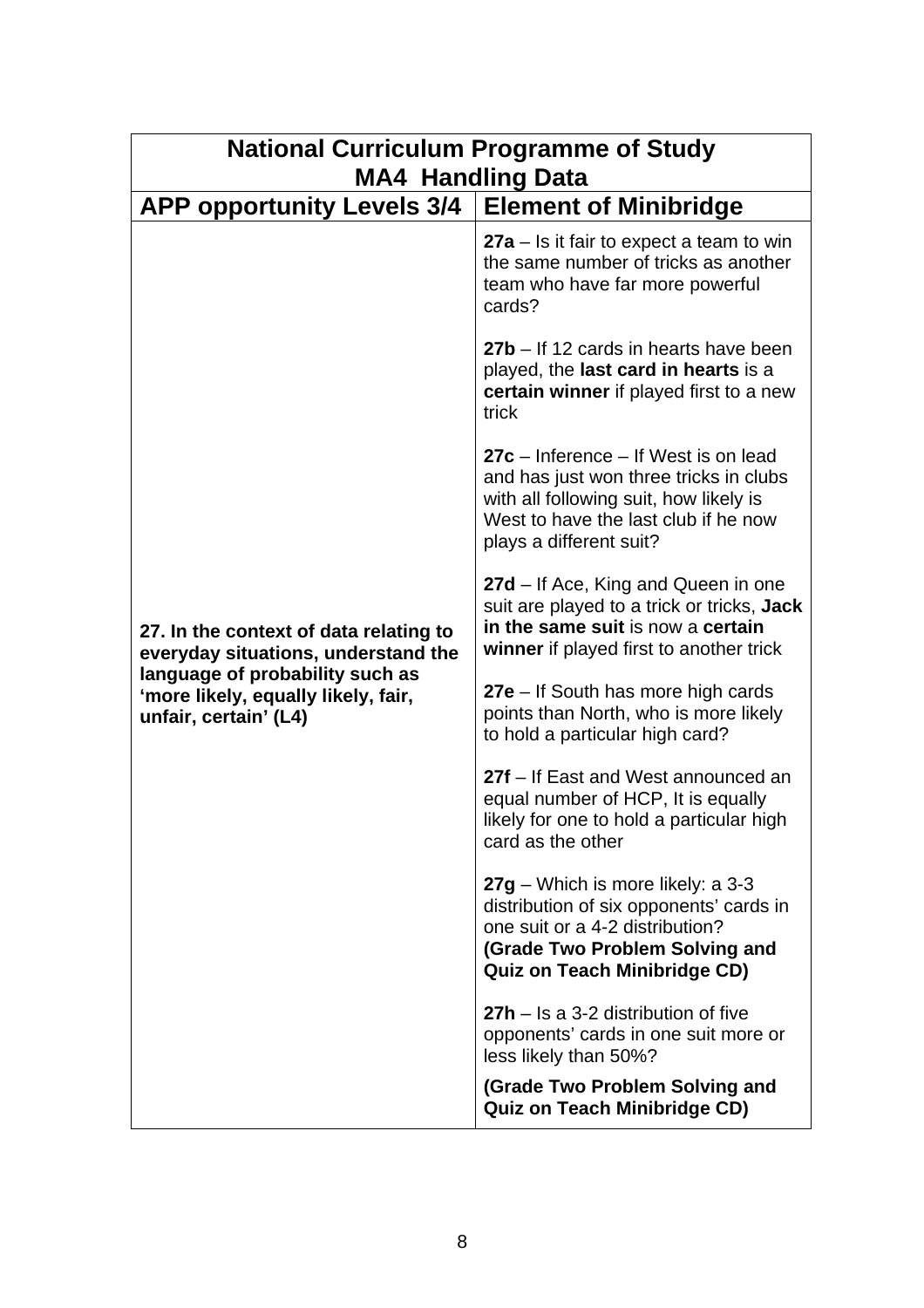## **MINIBRIDGE AND ENGLISH**

The National Strategies | Primary

| <b>National Curriculum Programme of Study</b><br><b>EN1 SPEAKING and LISTENING KS2</b>        |                                                                                                                                                                                                                                                                                                                                                                                                  |
|-----------------------------------------------------------------------------------------------|--------------------------------------------------------------------------------------------------------------------------------------------------------------------------------------------------------------------------------------------------------------------------------------------------------------------------------------------------------------------------------------------------|
| 1. Speaking                                                                                   | <b>Element of Minibridge</b>                                                                                                                                                                                                                                                                                                                                                                     |
| En1 1a Use vocabulary and syntax<br>that enables them to communicate<br>more complex meanings | 1a – Describe cards in the pack<br><b>1b</b> – Explain <b>suits</b> and rank of cards<br>1c – What does "on lead" mean?<br>1d – What is a Trick?<br>1e – Who are "Puppet" and "Boss"?<br>1f – Which are the High Cards?<br>1g – What are High Card Points?<br>1h – Explain how to win a Trick?<br>1i - Portrait - Trick won Landscape -<br><b>Trick lost</b><br>1j – Give instructions to Puppet |
|                                                                                               | 1k - Explain Trick Targets                                                                                                                                                                                                                                                                                                                                                                       |

| En1 1e. Speak audibly and clearly,<br>using spoken standard English in<br>formal contexts | $2a$ – Describe cards in the pack                                                                         |
|-------------------------------------------------------------------------------------------|-----------------------------------------------------------------------------------------------------------|
|                                                                                           | 2b - Announce High Card Points                                                                            |
|                                                                                           | 2c - Explain Trick Target                                                                                 |
|                                                                                           | $2d$ – Explain rules of the game                                                                          |
|                                                                                           | $2e$ – Give instructions to Puppet                                                                        |
|                                                                                           | $2f$ – Ask whose turn it is to play or<br>deal?                                                           |
|                                                                                           | 2g – Answer Quiz Questions Lessons<br>1 - 4 plus Grades One and Two<br><b>Problem Solving and Quizzes</b> |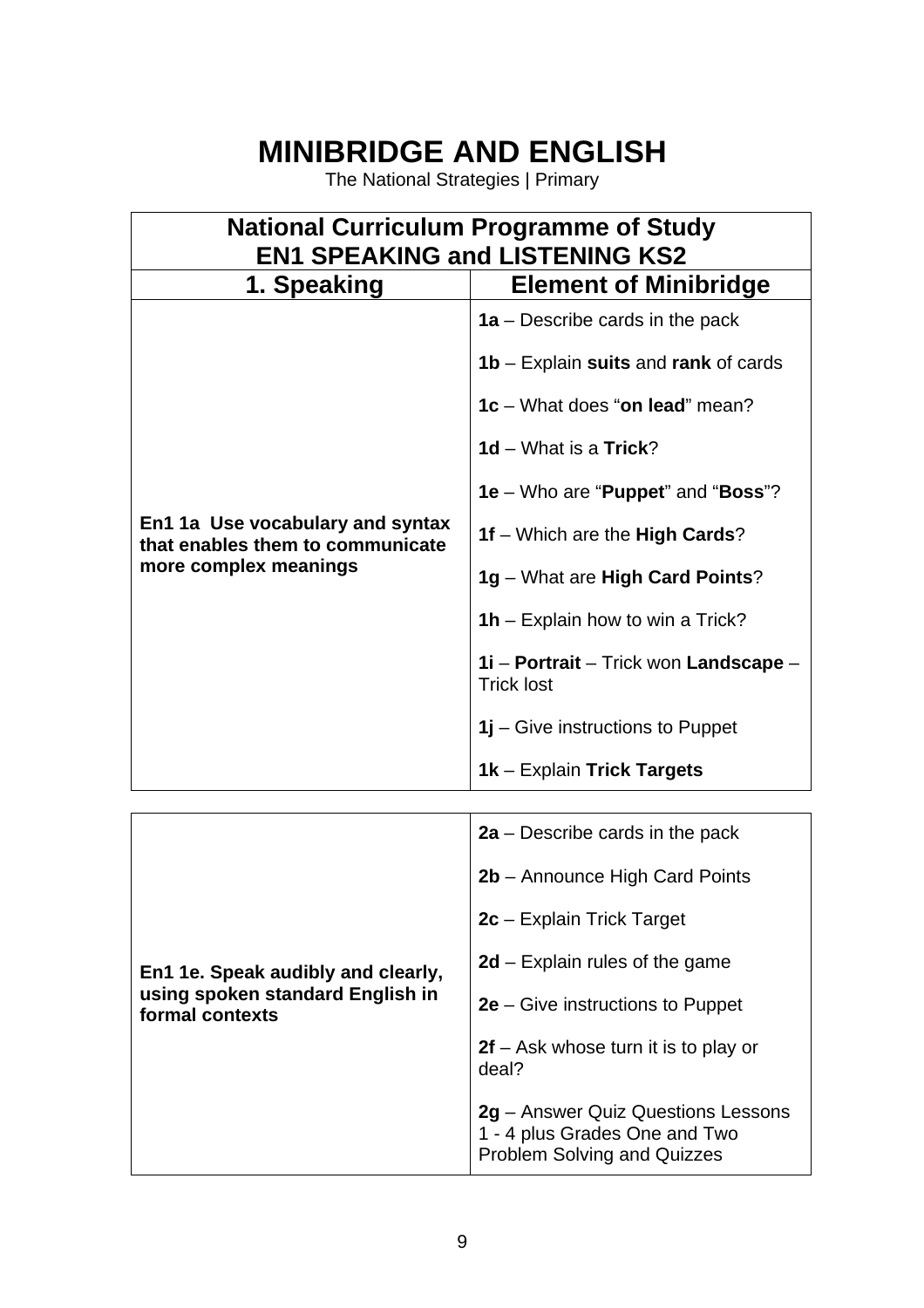| 2. Listening                                                                                              | <b>Element of Minibridge</b>                                                                                    |
|-----------------------------------------------------------------------------------------------------------|-----------------------------------------------------------------------------------------------------------------|
| En1 2a Identify the gist of an<br>account or key points in a<br>discussion and evaluate what they<br>hear | 3a – Listen to the High Card Points<br>Announcements as they are made by<br>other players                       |
|                                                                                                           | <b>3b</b> – Calculate High Card Points for the<br>teams based on Announcements by<br>other players              |
|                                                                                                           | $3c$ – Identify the respective team<br>targets based on data gathered by<br>listening                           |
|                                                                                                           | $3d$ – Understand the logical or<br>strategic points of play as explained by<br>other players or by the Teacher |
|                                                                                                           |                                                                                                                 |

|                                                                         | $4a - Ask$ who won the last trick                              |
|-------------------------------------------------------------------------|----------------------------------------------------------------|
|                                                                         | $4b$ – Ask whose turn it is to play or<br>deal                 |
|                                                                         | $4c - Ask$ questions about the rules                           |
| En1 2b Ask relevant questions to<br>clarify, extend and follow up ideas | $4d$ – Ask what the correct Trick Target<br>is for each team   |
|                                                                         | $4e$ – Ask Boss which card to play if you<br>are Puppet        |
|                                                                         | $4f - Ask$ what the correct score is in<br>tricks won or lost? |
|                                                                         |                                                                |
| En1 2d. Identify features of<br>languang usad for a specific            | 5a – Instruct Puppet to play their cards                       |

| En1 2d. Identify features of       | 5a – Instruct Puppet to play their cards |
|------------------------------------|------------------------------------------|
| language used for a specific       | $5b$ – Negotiate with partner - if you   |
| purpose [for example, to persuade, | both are Attackers with equal number     |
| instruct or entertain]             | of HCP – as to who should be Boss        |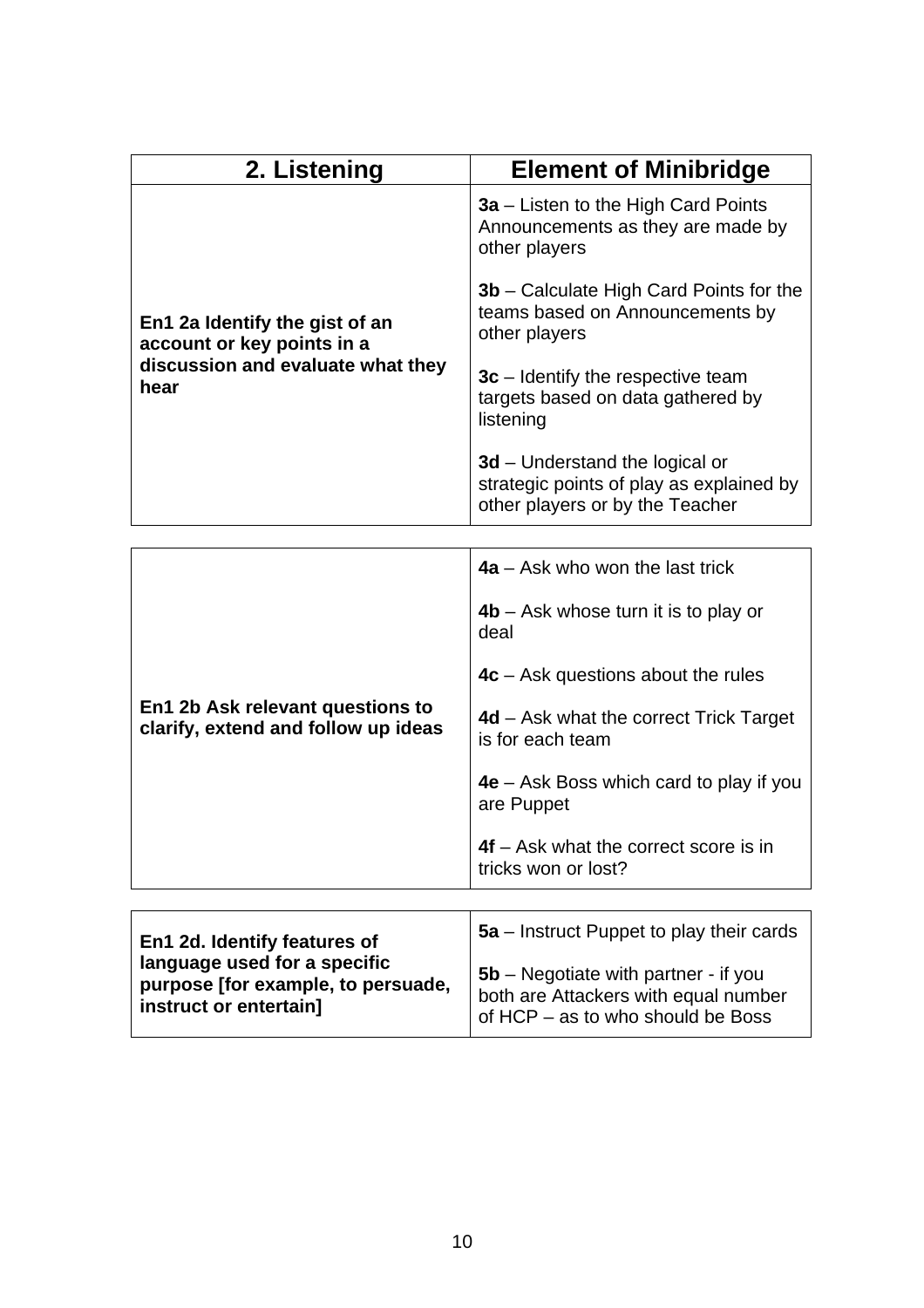| 2. Listening                                                                     | <b>Element of Minibridge</b>                                      |
|----------------------------------------------------------------------------------|-------------------------------------------------------------------|
| En1 2e. Respond to others<br>appropriately, taking into account<br>what they say | $6a$ – Answer questions about the rules                           |
|                                                                                  | $6b$ – Respond courteously if you are<br>asked if it is your turn |
|                                                                                  | 6c – Announce High Card Points                                    |
|                                                                                  | 6d – Announce your team Trick Target                              |
|                                                                                  | 6e – Puppet must obey instructions<br>from Boss without argument  |

| 3. Group Discussion and<br><b>Interaction</b>                                       | <b>Element of Minibridge</b>                                                                                         |
|-------------------------------------------------------------------------------------|----------------------------------------------------------------------------------------------------------------------|
| En1 3a. Make contributions relevant<br>to the topic and take turns in<br>discussion | <b>7a</b> – Participate in the game with<br>appropriate information given and<br>requested                           |
|                                                                                     | $7b$ – Answer questions on strategy<br>and/or mathematics as directed by the<br>Teacher                              |
|                                                                                     | $7c$ – Interpret the rules or the play for<br>the benefit of the understanding of<br>others                          |
|                                                                                     | 7d – Answer Quiz Questions in<br>Lessons 1 - 4 plus Grades One and<br>Two Problem Solving plus Quizzes               |
|                                                                                     |                                                                                                                      |
|                                                                                     | 8a – Justify actions if asked to do so by<br><b>Partner or Teacher</b>                                               |
| En1 3c. Qualify or justify what they<br>think after listening to others'            | 8b - Evaluate others' assessment of<br>your reasoning or justifications for<br>choosing a particular card or suit to |

play

and give reasons

**8c** – Suggest alternative cards or suits that could have been chosen to play

**questions or accounts**